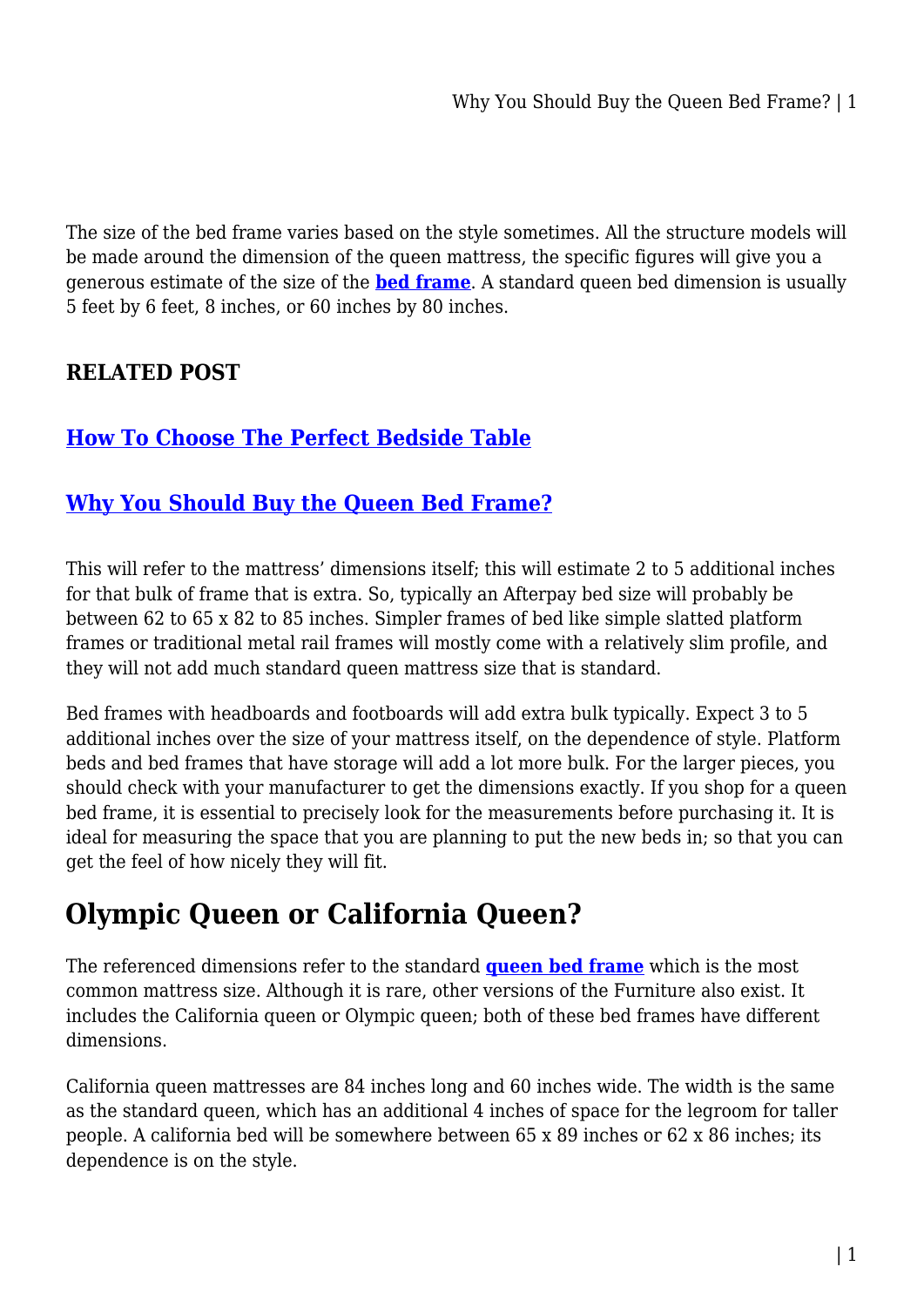Olympic **[queen mattresses](https://mattressoffers.com.au/mattress/queen-mattress/)** are 80 inches long and 66 inches wide. There is an additional 6 inches of width as compared to the standard queen. An Olympic queen bed frame will probably be between 71 x 85 inches or 68 x 82 inches; its dependence is on the style.

## **Where to Buy a Mattress for your Queen Bed Frame**

There are many places where you will be able to buy a new mattress for your beds. If you like to buy from online stores because of the convenience and have many mattress retailer websites, you can browse them.



If you want to feel and touch the mattress before purchasing, you can check the mattress showrooms, departmental stores, and furniture stores.

# **Online Retailers**

Online mattress companies have become one of the most common ways to buy a new mattress. You can find beds online and on other storefronts or get them directly from the company's website. There are some benefits to purchasing an online mattress vs. shopping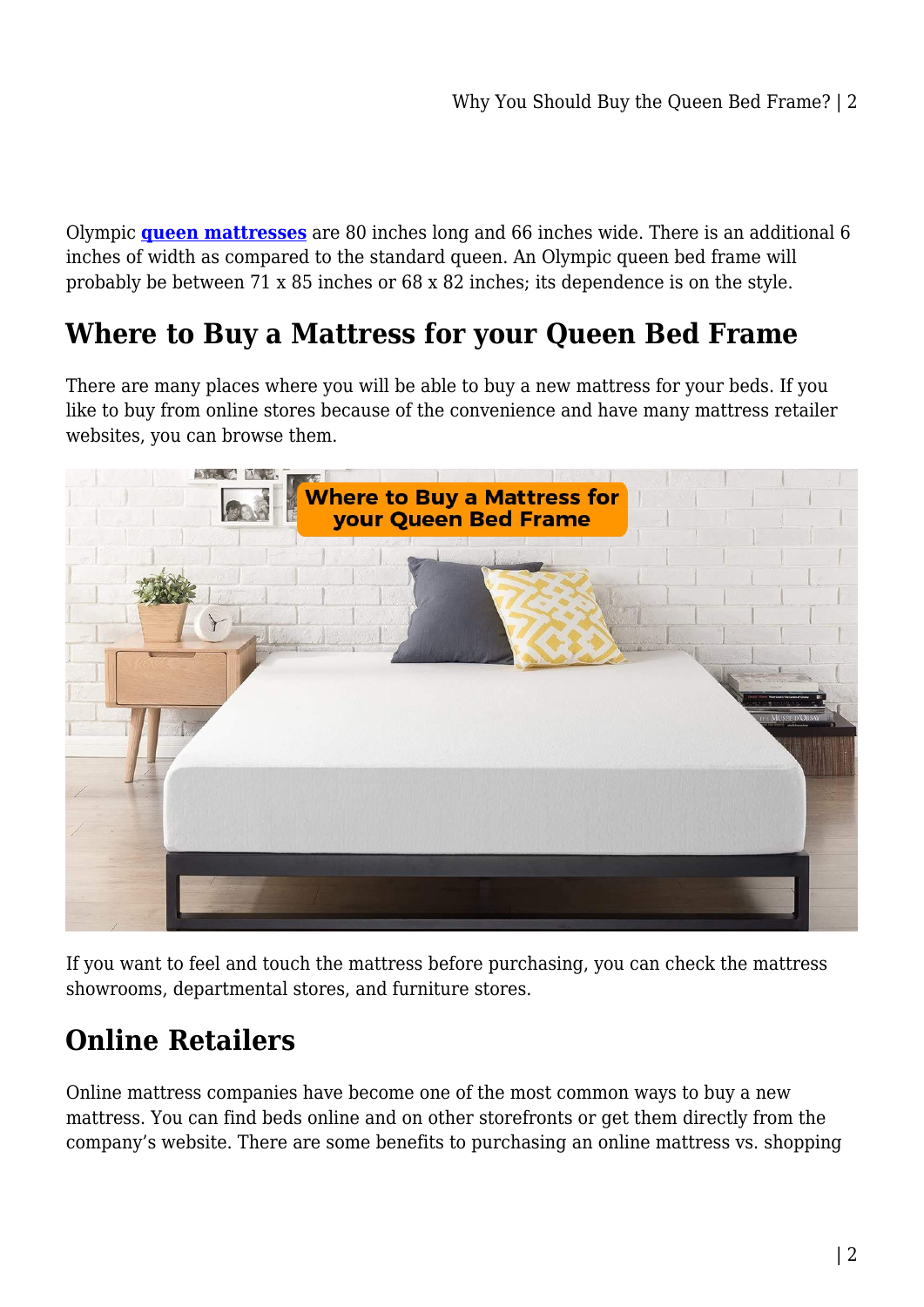from a traditional store. One of the most important advantages is that they are cheap. Because the company that sells mattresses online sells directly to the purchasers, it will cut the middleman's expenses.

## **Mattress Showrooms**

Mattress showrooms allow you to try many mattresses out and usually have highly knowledgeable staff at the store to answer the questions you have.



As mentioned earlier, many mattress stores will not match the prices that will be provided to you in the stores online. The mattress showroom typically has more costs to meet, like staff wages and building maintenance. Moreover, while mattress stores are a perfect way to see the mattress models' variety in person, they cannot typically match the complete versatility of shopping online. Mattress showrooms have a large amount of space so that many mattresses can be displayed.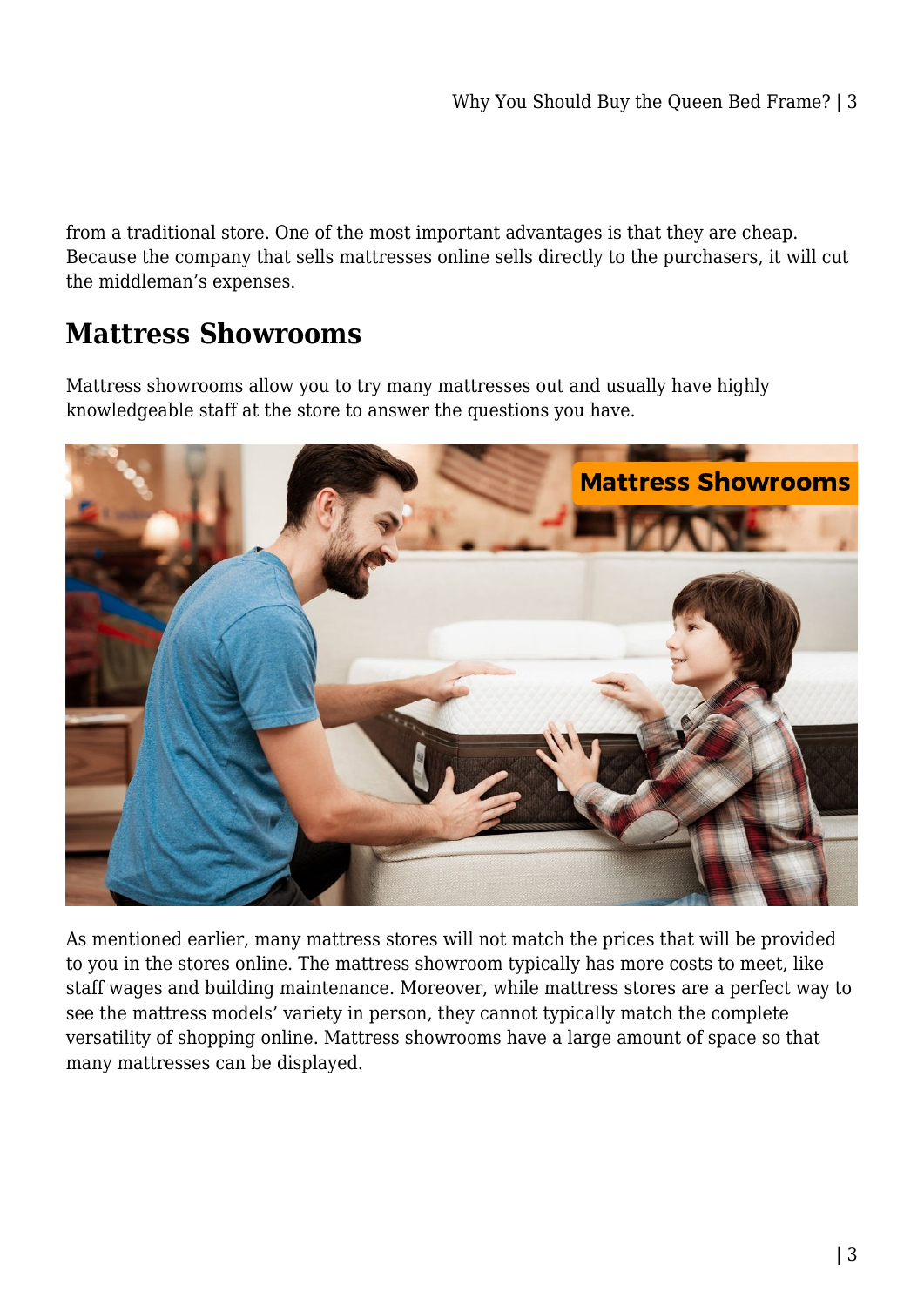# **Furniture Stores**

Most people who shop for new bed frames and other furniture for the bedroom should save time by buying the mattress from the same furniture store that you are buying your bed frame from.



Many furniture store mattresses are on a price that can be cheap because they have foam or a simple innerspring design.

# **Department Stores**

Many big stores provide mattresses as a part of their lineup with a comprehensive product lineup. Just as in the furniture store, the primary reason you should buy the department store's mattress would be convenience. The department store will not be a specialist in selling the **[mattresses](https://mattressoffers.com.au/mattress/)** for your bed frame, so you might be able to get the right mattress, but you are less likely to get the greater one.